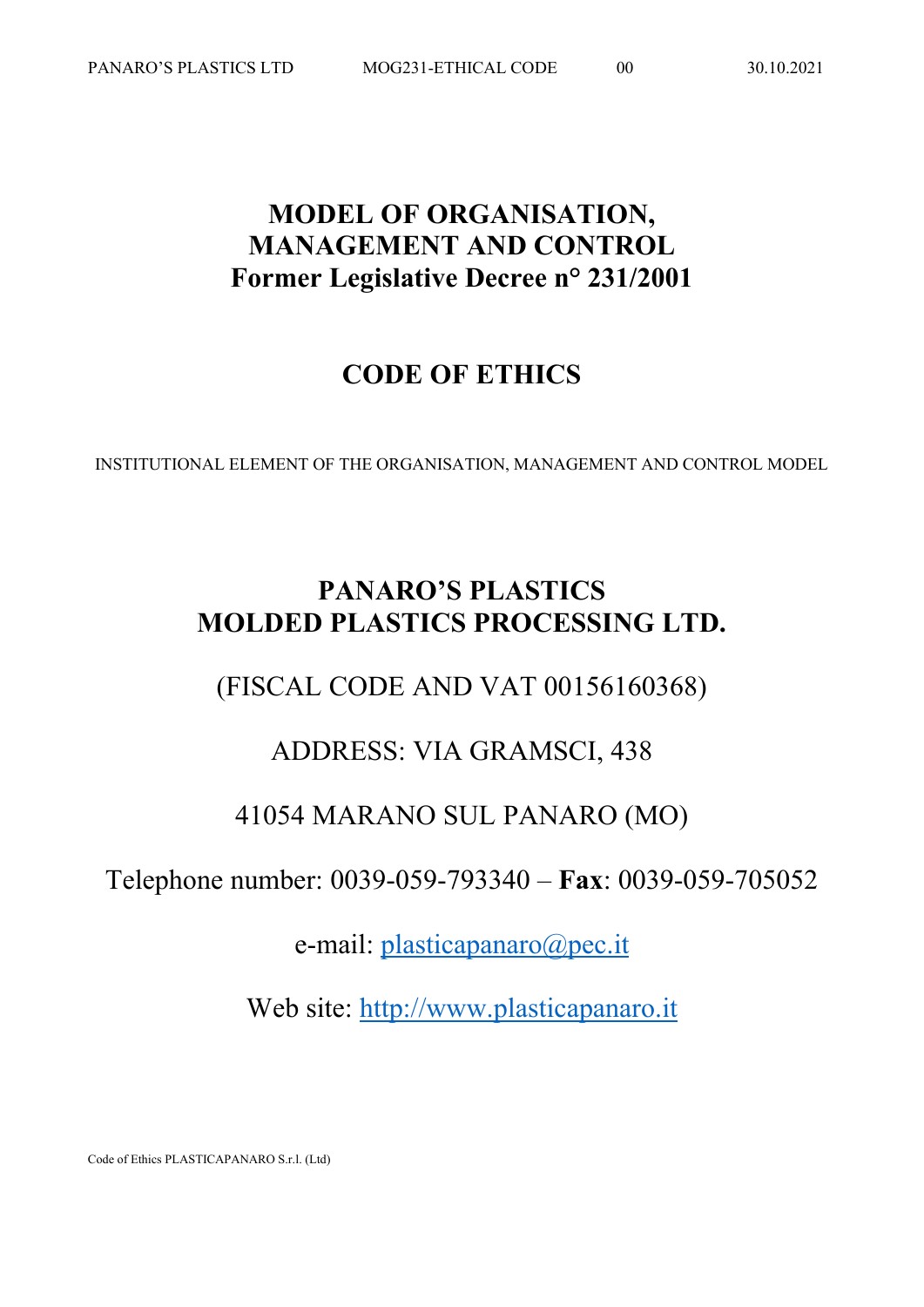## **INDEX**

| <b>FOREWORD</b>                                     |                                                                                               | $\overline{\mathbf{4}}$ |
|-----------------------------------------------------|-----------------------------------------------------------------------------------------------|-------------------------|
| <b>OUR VIEW</b>                                     |                                                                                               | 4                       |
| <b>OUR TARGET</b>                                   |                                                                                               | 5                       |
|                                                     | <b>Chapter I - GENERAL PRINCIPLES</b>                                                         | 6                       |
|                                                     |                                                                                               |                         |
| Article $1 -$ Recipients                            |                                                                                               | 6                       |
| Article 2 – Compulsion<br>Article $3 -$ Advertising |                                                                                               | 6<br>6                  |
|                                                     |                                                                                               |                         |
|                                                     | <b>Chapter II - REFERENCE PRINCIPLES</b>                                                      | 7                       |
|                                                     |                                                                                               |                         |
| Article 4 -                                         | Company's Ethical Principles                                                                  | 7                       |
| Article 5 -                                         | Transparency                                                                                  | $\overline{7}$          |
| Article 6 -                                         | Honesty                                                                                       | $\overline{7}$          |
| Article 7 -                                         | <b>Impartiality and Mutual Respect</b>                                                        | 8                       |
| Article 8 -                                         | Fairness and Equality                                                                         | 8                       |
| Article 9 -                                         | Entrepreneurship                                                                              | 8                       |
| Article 10 -                                        | Traceability                                                                                  | 9                       |
| Article 11 -                                        | Quality of Products and Services                                                              | 9                       |
| Article 12 -                                        | Expertise                                                                                     | 9                       |
| Article 13 -                                        | Protection of People                                                                          | 9                       |
| Article 14 -                                        | Protection of the Environment                                                                 | 9                       |
| Article 15 -                                        | Controls and Supervision                                                                      | 10                      |
| <b>Chapter III - BEHAVIOURAL RULES</b>              |                                                                                               | 11                      |
| Article 16 -                                        | Health and Safety of Workers                                                                  | 11                      |
| Article 17 -                                        | General Equipment                                                                             | 12                      |
| Article 18 -                                        | IT and Telematics' Resources                                                                  | 12                      |
| Article 19 -                                        | Protection of the Copyright                                                                   | 13                      |
| Article 20 -                                        | Prohibition of Detention of Pornographic Material (art. 3, 10 I.n. 146                        |                         |
|                                                     | /2006 with reference to article 25 quinquies, Legislative Decree 231/2001                     | 14                      |
| Article 21 -                                        | Management of Money, Assets or other Utilities                                                | 14                      |
| Article 22 -                                        | Counterfeiting of Banknotes, Coins, Credit Cards, Duty Stamps and                             |                         |
|                                                     | Watermark Paper (art. 3, 10 I.n. 146/2006 with reference to article 25 bis of the Legislative |                         |
| Decree231/2001                                      |                                                                                               | 14                      |
| Article 23 -                                        | <b>Association Crimes</b>                                                                     | 15                      |
| Article 24 -                                        | Corporate Structure                                                                           | 16                      |
| Article 25 -                                        | <b>Administration Body and Delegates</b>                                                      | 16                      |
| Article 26 -                                        | <b>Account Auditor</b>                                                                        | 17                      |

Code of Ethics PLASTICAPANARO S.r.l. (Ltd)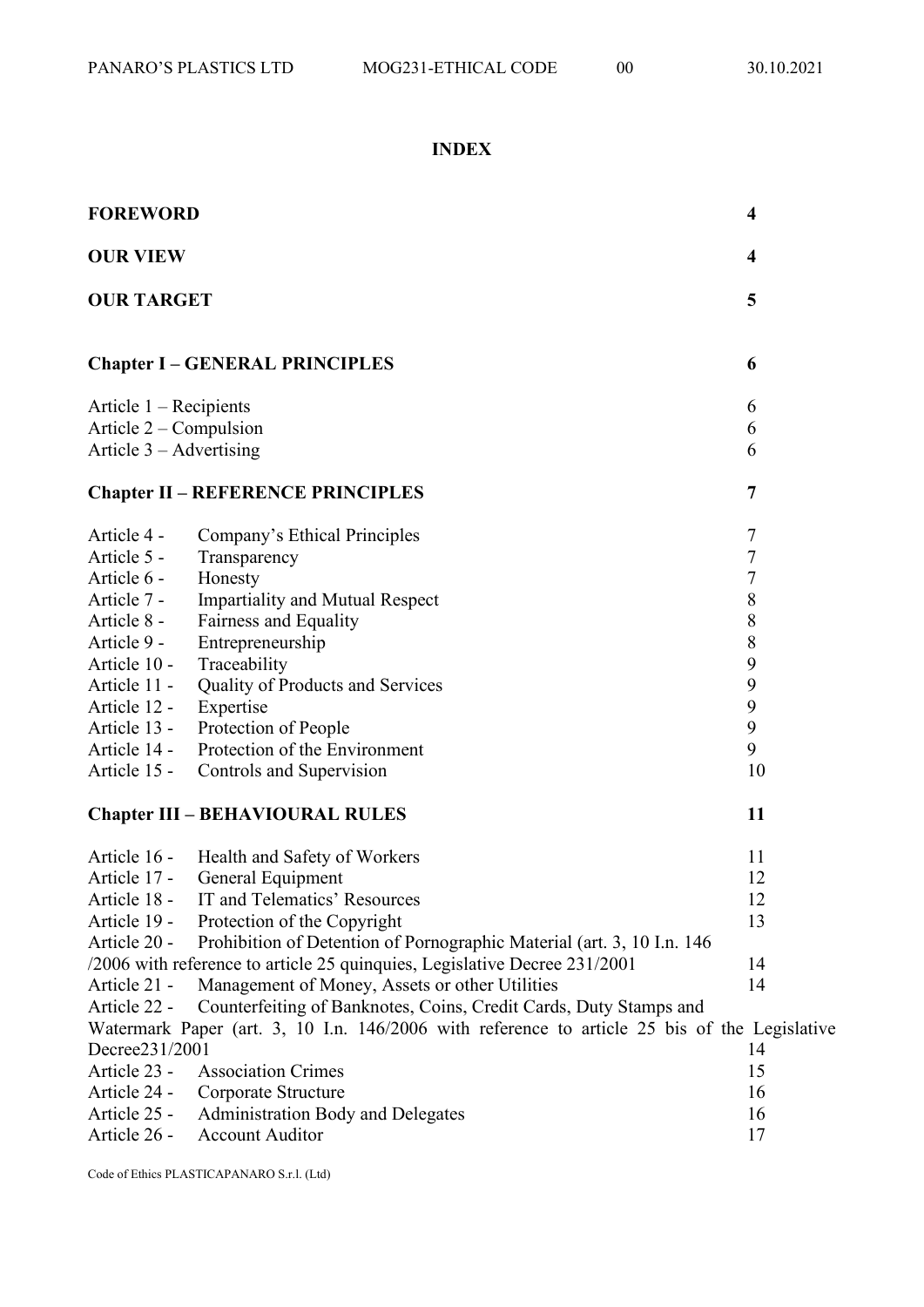|                                 | <b>Chapter IV - PRINCIPLES CONCERNING THE MANAGEMENT OF THE</b><br><b>COMPANY</b> | 18 |
|---------------------------------|-----------------------------------------------------------------------------------|----|
| Article 27 -                    | <b>Business Continuity</b>                                                        | 18 |
| Article 28 -                    | <b>Accounting Records</b>                                                         | 18 |
|                                 | <b>Chapter V - RELATIONS WITH THE PUBLIC ADMINISTRATION</b>                       | 19 |
| Article 29 -                    | <b>General Principles</b>                                                         | 19 |
| Article 30 -                    | Public-Funding                                                                    | 19 |
| Article 31 -                    | Relations with the Judicial Authority                                             | 20 |
|                                 | <b>Chapter VI - RELATIONS WITH THE EMPLOYEES</b>                                  | 20 |
| Article 32 -                    | <b>General Principles</b>                                                         | 20 |
| Article 33 -                    | Selection and Recruitment of Personnel                                            | 21 |
| Article 34 -                    | Provisions on illegal immigration                                                 | 21 |
| Article 35 -                    | <b>Conduct Rules</b>                                                              | 22 |
| Article 36 -                    | Abuse of Substances                                                               | 23 |
| Article 37 -                    | Smoking                                                                           | 24 |
|                                 | <b>Chapter VII- OUTWARD RELATIONS</b>                                             | 24 |
| Article 38 -                    | <b>Relations with Customers</b>                                                   | 24 |
| Article 39 -                    | <b>Relations with Suppliers</b>                                                   | 25 |
| Article 40 -                    | Relations with Consultants and External Resources                                 | 26 |
| Article 41 -                    | <b>Business Partners and Competitors</b>                                          | 26 |
| Article 42 -                    | Minors' Protection                                                                | 27 |
| <b>Chapter VIII-FINAL RULES</b> |                                                                                   | 27 |
| Article 43 -                    | Efficiency of the Code of Ethics                                                  | 27 |
| Article 44 -                    | Referral                                                                          | 27 |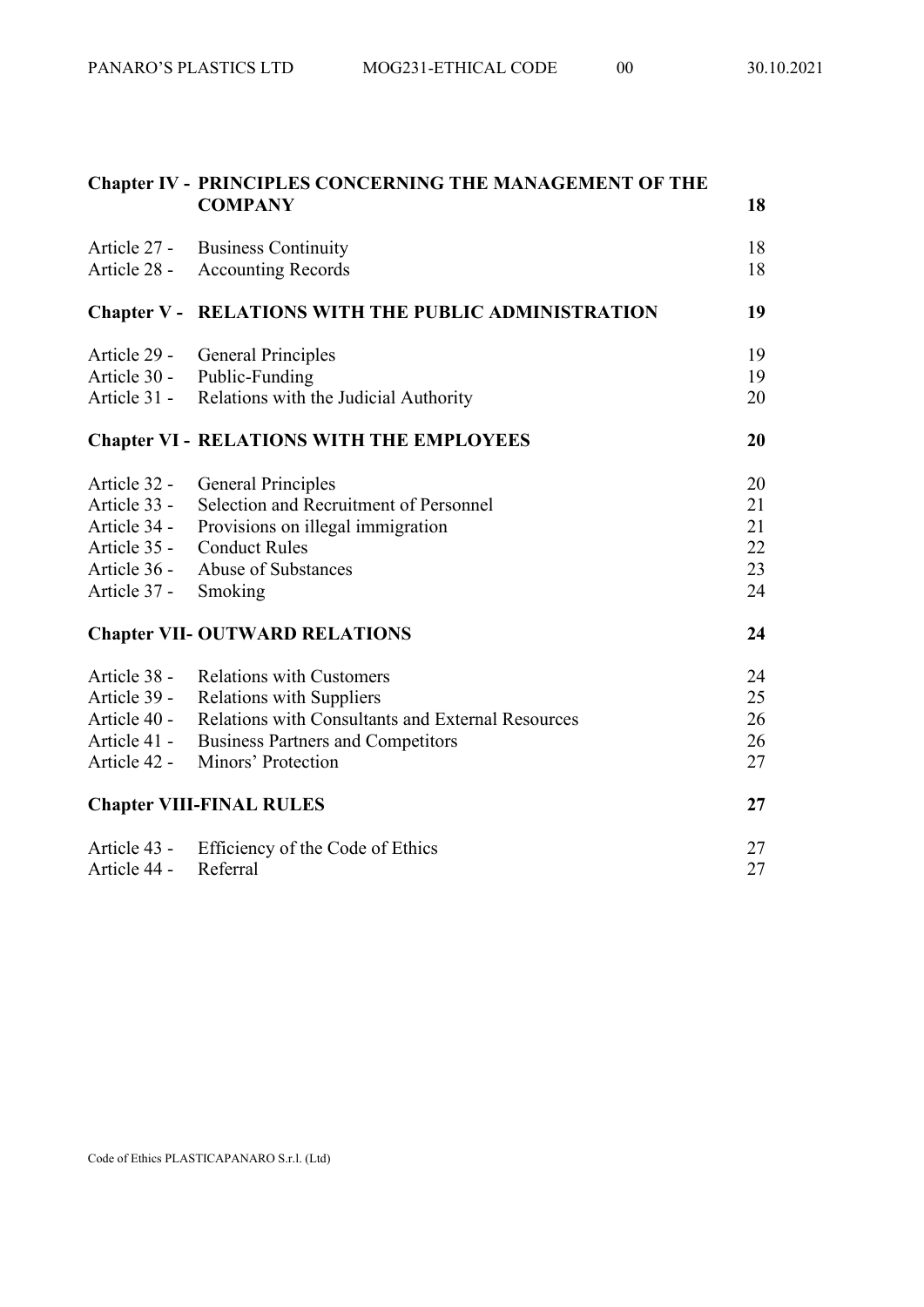#### **FOREWORD**

This Code of Ethics expresses the values and principles of the Company's deontology we acknowledge as our own. We are convinced a company is valued, besides the quality of their products and the services they can offer, also by the capability to produce goods in respect of the ethical principles expressed.

Moreover, this Code of Ethics stands for an essential element of the pattern of organisation, management and control, our Company adopts in compliance with the Legislative Decrees number 231/2001 and 81/2008. It refers to them fully both as to the expression and communication of values and the application of fundamental behavioural rules.

## **OUR VIEW**

Panaro's Plastics (Panaro is the name of the river) is an International Company, a Leader in Products and Exports. We are well known all over the World for the quality of our products and the wide knowledge we have in processing moulds after sixty (60) years of experience. Our premises are in Italy and our Company was established in 1962. We started with a small laboratory of fishing boxes, and along the years we evolved and expanded our range of products up to the study, design and development of a line of airtight suitcases of high innovative technical value with "MAX" as a brand. Their usage is to carry and protect professional equipment. Panaro's Plastics is today a strong wellstructured Company: We design, develop and produce hundreds of innovative solutions for the hardware market, for packaging, horse riding, the fishing industry and thermoforming. Our workforce is made up of over ninety employees (90). We are not afraid of our competitors in this market, and we exhibit our products at all main fairs in the World. Our activity has developed over a period of 60 years and we have reached and acquired such an expertise and experience that we are now a point of reference and certitude for all our Customers. Our aim is to keep to the excellence we distinguish ourselves for the high levels of Ethics in managing our Company. This leads to the high quality of products our Partners can rely on, to the Environment, Social and Governance sustainability of the production processes.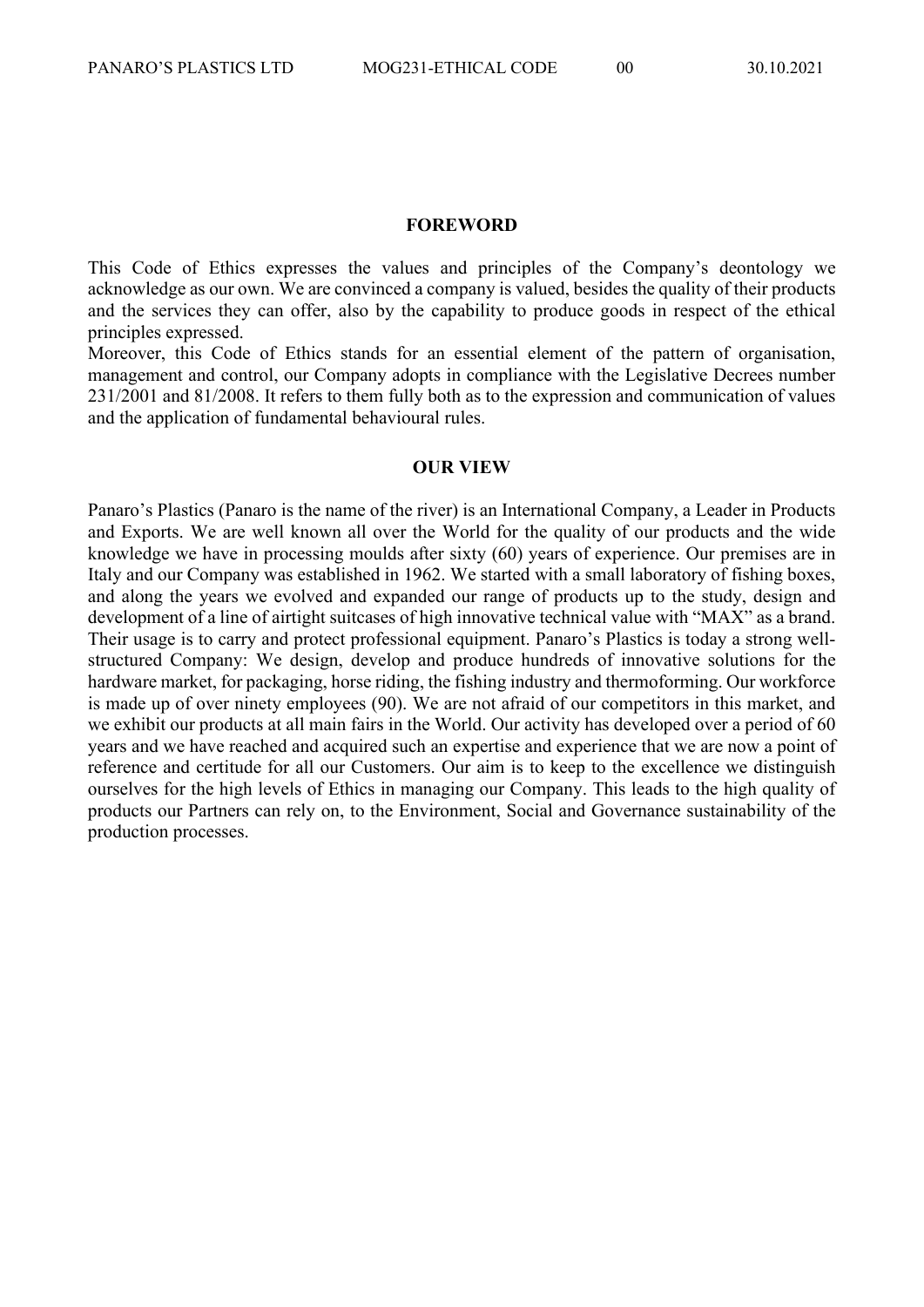Code of Ethics PLASTICAPANARO S.r.l. (Lt

#### **OUR TARGET**

We have been developing solutions to transport, organise and protect the equipment of our clients for 60 years. Since our foundation, we have always had the same target: supply more and more innovative products with particular care for the quality of productive processes in full respect of the most important protocols and industrial certifications. We have always been very careful about the environment impact by investing continuously in technologies, echo-friendly systems and procedures, to minimize the impact of production.

The goal of Panaro's Plastics Ltd., in full continuity of our view, requires all staff, at every level of our Organisation, to point out and research on a daily basis innovative solutions for the Quality and Reliability of our products, for the Environment, and for the Social and Governance sustainability of the productive processes. To such aim the Management makes available all the necessary and possible technological competences and solutions.

All the production and assembly processes are automated to guarantee the maximum reliability, resilience and qualitative steadiness. Actually, Panaro's Plastics Ltd. has been a Company with an *ISO-9001Certified Quality System* for over 20 years. Therefore, we are projected towards a constant improvement of the products and solutions we provide every day to our customers all over the world.

We believe in the employees' commitment by investing in training courses aimed to increase skills and satisfaction. For our products, we use fully recyclable materials. We avail ourselves of hybrid installations for moulding with a low environment impact. We have an inner design and development site for the continuous improvement of products and processes.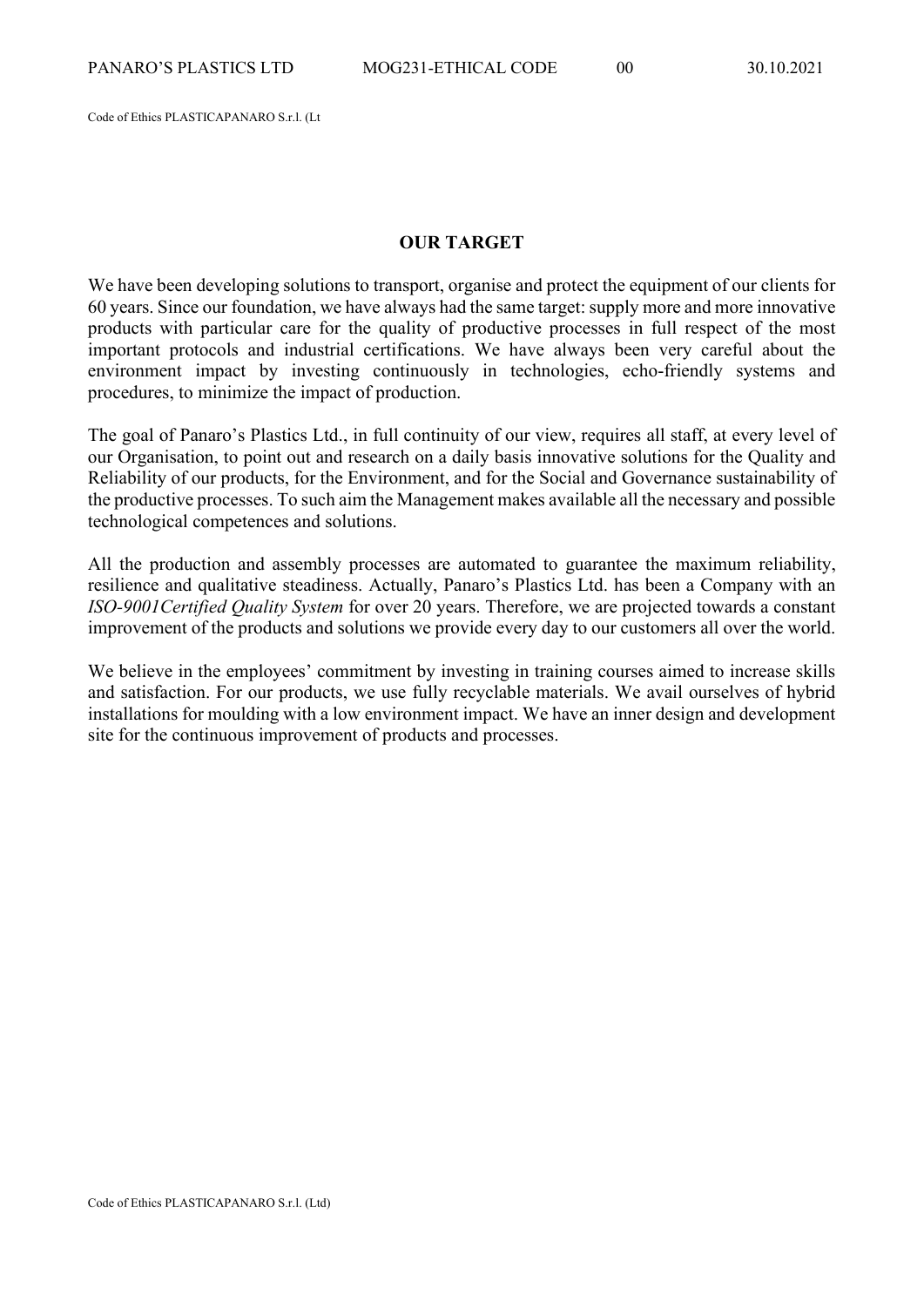## **Chapter 1 – GENERAL PRINCIPLES**

## *Art. 1 – Recipients*

The provisions contained in the Code of Ethics are applied by all subjects (employees, collaborators, consultants, suppliers and partners) who – according to the principles of safe and sound management and in respect of the regional, national and EU laws; abiding also to the policies, programs, regulations and internal procedures – contribute to our Company's Target.

## *Art. 2 – Compulsion*

All recipients, without exception, will perform their own tasks, according to their own responsibilities, in compliance with the principles set out in this Code of Ethics.

In no way can the conviction to act to the advantage or in the interest of the Company justify the adoption of behaviours that are in contrast with this Code of Ethics or the procedures provided for in its model.

Our Company pledges to adopt the most appropriate tools to spread the Code of Ethics, so that all recipients and third parties will conform to it.

All Addressees must know the contents of the Code of Ethics, understand its meaning, and make sure they will ask for any clarifications regarding the same.

## *Art. 3 – Advertising*

The Code is shared within the Company through the handing over of a copy to the subjects as per Article 1.

A copy of this Code of Ethics is posted on the Company bulletin board and advertised on The Internet with a dedicated website.

The Personnel Department carries out for all employees an appropriate training and awareness-raising programme for the problems inherent to the Code itself.

The Code will be made known to the subjects outside the Company by means of a specific document or by advertising it on the website.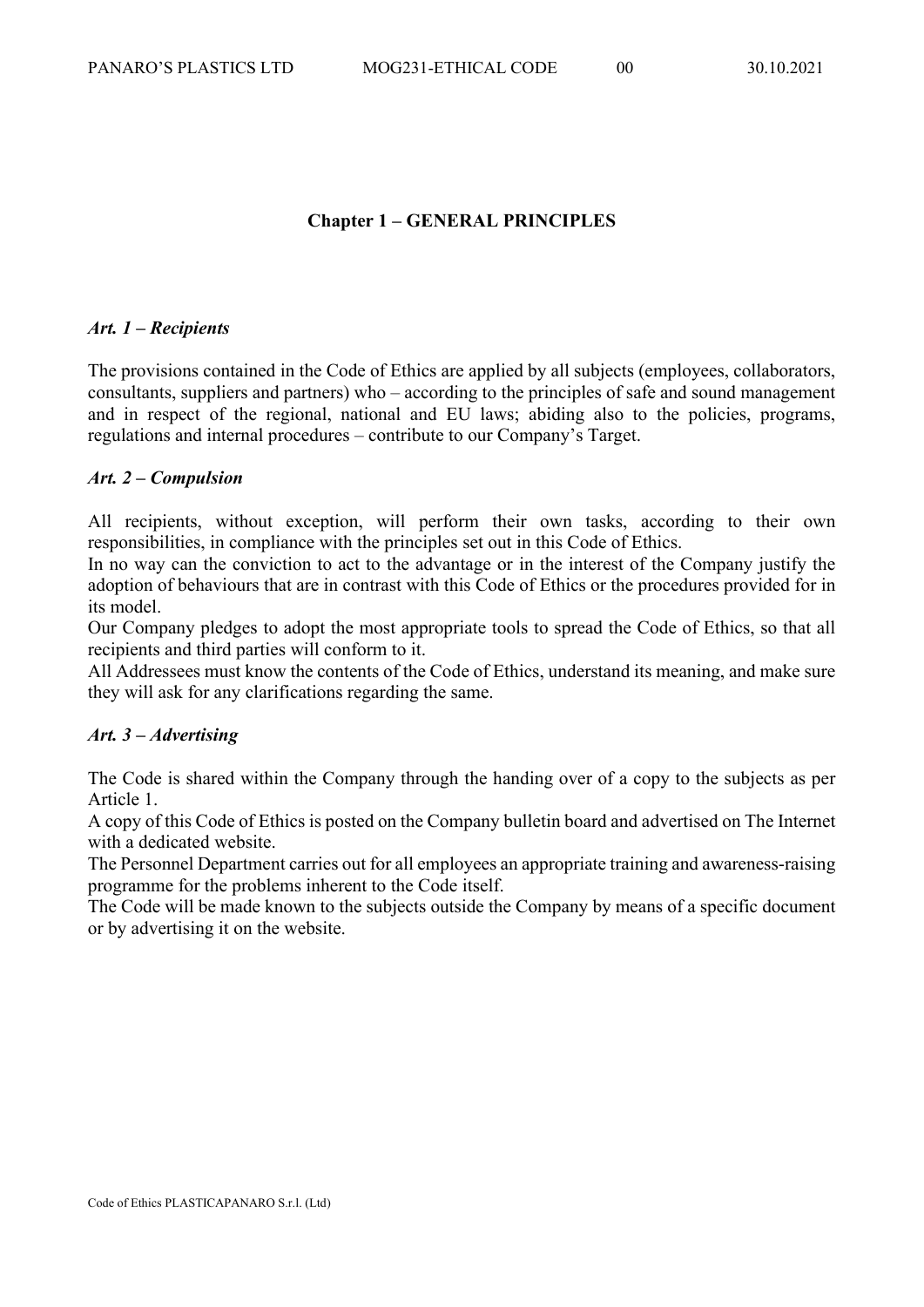## **Chapter II – REFERENCE PRINCIPLES**

## *Art. 4 – Company's Ethical Principles*

Not only is the observance of the Law, of the Regulations, of the Statutory Provisions, of the selfdiscipline codes, the Ethic Integrity and the Correctness a constant commitment, but it is a must too for all recipients. The entire Company organisation is based on this.

## *Art. 5 – Transparency*

The business conduct and the Company activities must respect the principle of transparency. All working activities of the Company must be carried out with correctness, transparency, maximum clarity, truthfulness, as well as formal and substantial legitimacy.

## *Art. 6 – Honesty*

The working activities and business of the Company must be performed with honesty. The Company's staff are to behave correctly and honestly, both when they carry out their tasks and with other employees. Illicit and unlawful purposes must be avoided. No conflict of interests to one's own advantage or in favour of third parties are to be risen. A dishonest behaviour in the interest or to the advantage of the Company is not justified whatsoever.

The staff of the Company will establish relationships with their customers based on honesty and professional correctness. It is absolutely forbidden to supply products that are different from those agreed upon for origin, provenance, quality or quantity.

## *Art. 7 – Impartiality and Mutual Respect*

Not only when each of our individuals performs an activity does our Company commit itself to abide by the principles of impartiality and correctness, but also when we relate to other companies and their representatives. We perform all our activities in mutual respect of every person involved.

#### *Art. 8 – Fairness and Equality*

Our Company is inspired by the promotion and protection of Human Rights. Therefore, we reject any form of discrimination of age, sex, health conditions, nationality, political opinions and religious beliefs towards our parties and us.

We do not tolerate any employee's racist or xenophobic behaviour to the damage of workers or our Company's co-operators. The Management pledges to intervene after any report, prior to verification of the truthfulness of the same, with disciplinary sanctions against any worker who should be responsible of a racist or xenophobic behaviour.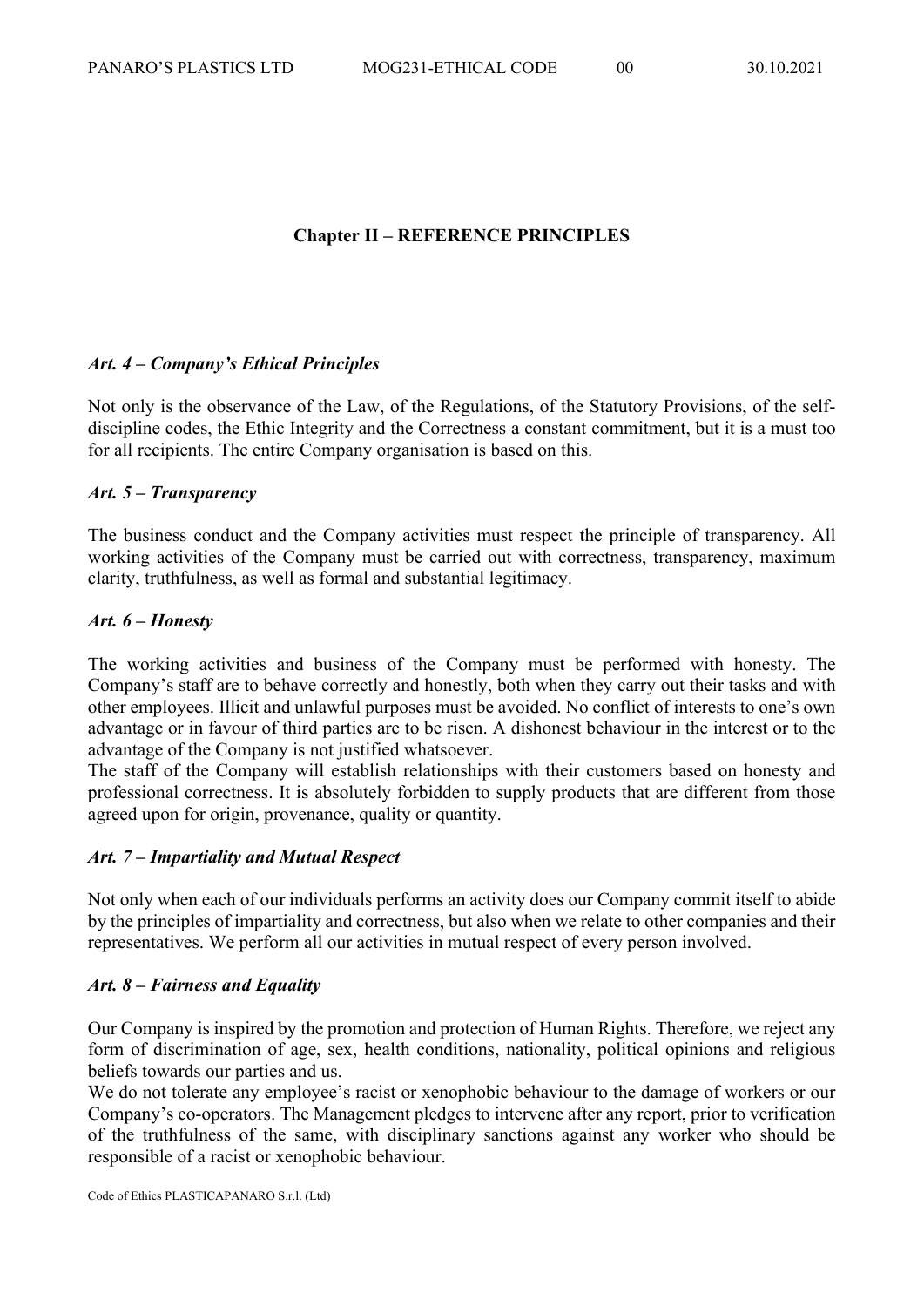## *Art. 9 – Entrepreneurship*

In order to supply solutions and services with a correct ratio between quality and cost, as well as in order to increase the Company's patrimony assets, managerial and technological values, our goals, the promotion and making of projects and investments are to be based on efficiency and economic criteria.

## *Art. 10 – Traceability*

We adequately monitor all activities to allow the verification of the development, authorisation and decision processes. Our Company makes sure that its own personnel will fulfil their duties with the necessary diligence.

## *Art. 11 – Quality of Products and Services.*

While the ethical principles remain, Our Company states the importance of pursuing the total satisfaction of customers as to the products and services supplied.

In order to reach this goal, we achieve and maintain high quality standards on the market. Moreover, we constantly committing ourselves to innovate processes and products. Our clients' satisfaction is always monitored.

## *Art. 12 – Expertise*

We promote and protect the value of Human Resources to the aim of maximise satisfaction an accrue expertise. We take care of professional formation that we constantly update and increase. We appreciate the "Know-How" and the "Know How to Make Do" as initiatives for development and maintenance of leadership in each sector.

## *Art. 13 – Protection of People*

In compliance with the Law Rules and the Protection in terms of a person's physical and moral integrity, we guarantee our staff decent working conditions in healthy and safe work places.

## *Art. 14 – Protection of the Environment*

We are sensible to the protection of the environment and we divulge it. All our activities are echofriendly in conformity with the present European and National Rules and Regulations.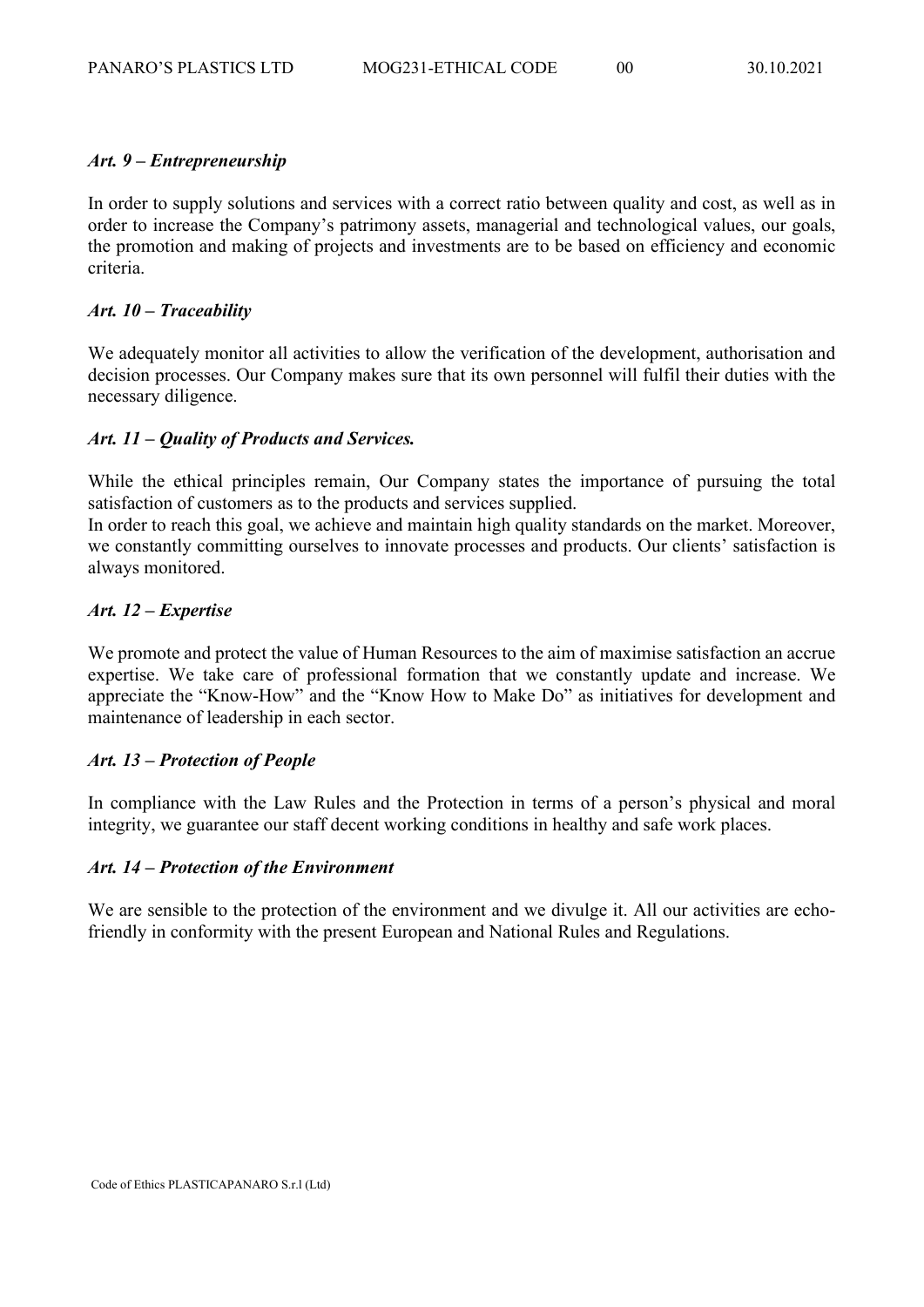#### *Art. 15 – Controls and Supervision*

For inner controls, we mean all the necessary and useful instruments to verify and perform all our Company's activities to the aim of ensuring all the Law Rules and Regulations and Company's procedures are complied with. We protect our Company's assets, and we are efficient in managing our social activities. We provide true, correct and reliable information about our patrimonial, financial and economic situation. We also point out and prevent the risks our Company may incur. We promote within our premises, at all levels, a culture featuring the awareness of the checks and controls we carry out.

According to their competence, the employees must:

- Help carry out the checks and controls.
- Take conscious care of the Company's assets, both material and immaterial, for the development of the activities. They must make sure they use them properly.

With reference to the provisions, rules, principles and prohibitions to the aim of preventing the risks of crimes as per the Legislative Decree n° 231/2001, the Supervisors must observe and update the model of organisation, management and control of this Code of Ethics. They must divulge the ethical principles and values of the Company and suggest improvements to what the Model and the Code of Ethics foresees. The Supervisors must clarify possible doubts of interpretation and application, observe, and update this Code for every other provision, rule or regulation and prohibition, that are not strictly finalised to prevent the risks of the crimes mentioned by the Legislative Decree n  $\circ$ 231/2001.

Furthermore, they are in charge to receive the possible reports of infringement of this Code, yet with reference to the provisions, rules and regulations, principles and prohibitions finalised to prevent the risks of crimes recalled in the Legislative Decree 231/2001. The Supervision Committee, or Committee of Supervisors, will moreover forward the possible infringements of the Code to the President of the Board of Statutory Auditors, if established, according to the modalities foreseen by the Model of Organisation, Management and Control.

## **Chapter III – BEHAVIOURAL RULES**

## *Art. 16 – Health and Safety of Workers*

Our Company pledges to spread and consolidate a culture of safety by developing the awareness of risks and by promoting responsible behaviours by all employees and co-operators. Moreover, we operate to preserve, above all with preventive actions, the health and safety of workers in respect of the rules and regulations concerning safety at work as per the legislative Decree n° 81/2008 and its subsequent modifications.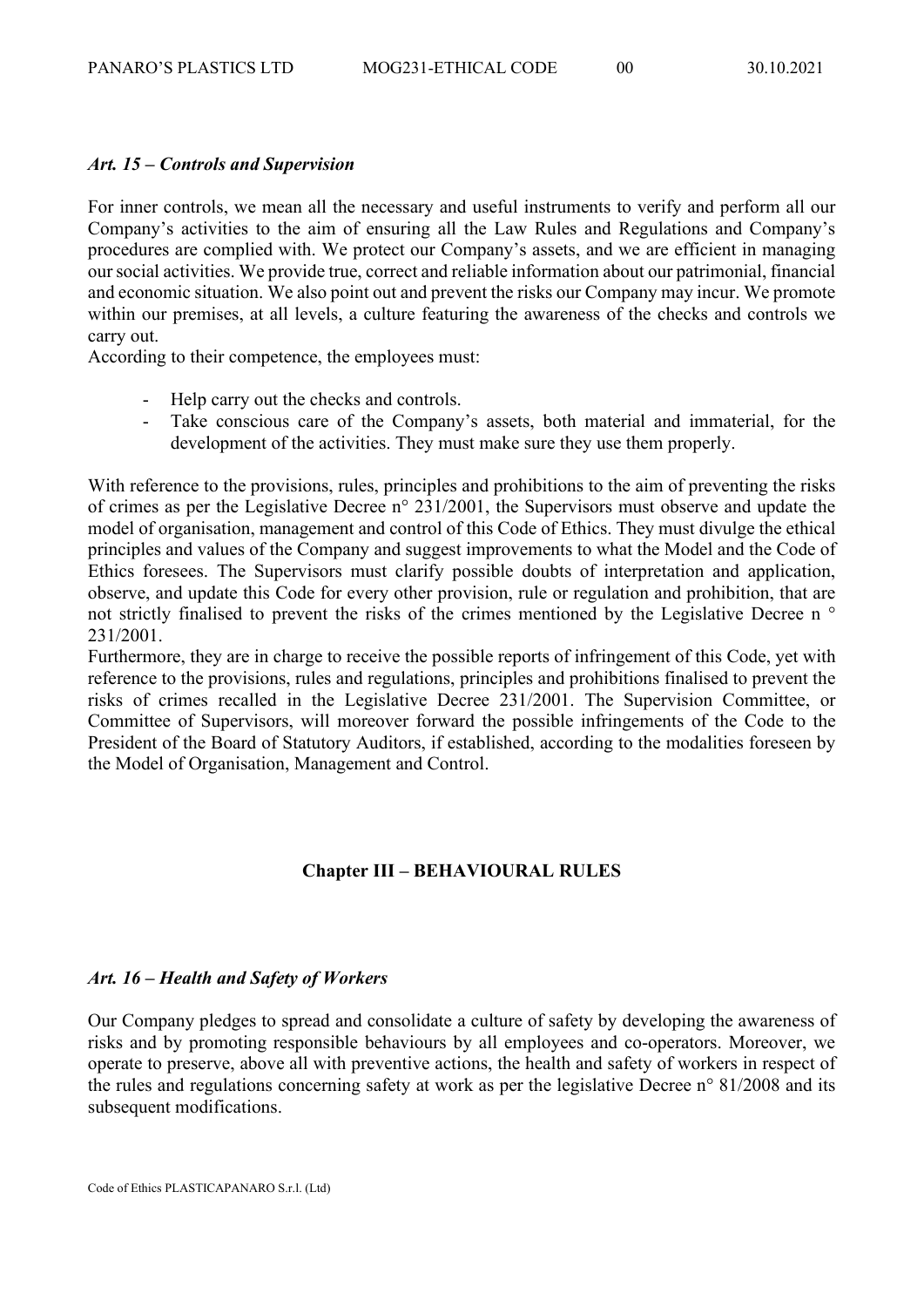In order to guarantee maximum safety and the quality of our services, we carry out a steady monitoring of the installations wherever they are, and wherever they function, beyond the Law obligations and the protection of the imminent risks. Our Company's staff and collaborators make sure they are fully available for the people in charge, i.e. for anybody who carries out inspections and checks on behalf of the responsible institutions.

Should a Company's employee find out irregularities as to the above, he/she will have to inform immediately the person responsible for the service of prevention and protection of the risks and the Manager of Personnel.

To the end of safeguarding the Company's patrimony and of granting the work continuity, we enforce control systems to check the access to the structures and information areas.

## *Art. 17 – General Equipment*

Each employee and co-operator is required to safeguard the Company's patrimony by guarding with utmost diligence the facilities and assets (movable and immoveable property) as well as the equipment.

The documents, the work instruments, the installations, all the facilities and every other asset, be it either material or immaterial - that are the Company's property – are used exclusively for the Company's goals with the modalities imposed by us. They cannot be used by any staff for personal aims, nor can they be transferred or made available to third parties.

Furthermore, the Company's patrimony includes the technologies in use and the strategies and the designs for the development of the products. It also includes the entrepreneurial programs, the customers' lists, and the personal information of the staff, the marketing and sales data, the telephone directories, the organigrams, the costs of the products, the price policies, the account and financial data, and every other information concerning our activity, our clients and our employees.

## *Art. 18 – IT and Telematics' Resources*

We expect each employee and co-operator to safeguard the IT and telematics' patrimony and keep our Company's technological resources and informatics supports.

In particular, each employee and collaborator must:

- keep scrupulously to what is foreseen by the present Regulation and by the Company's safety policies, also to the end not to compromise the functionality and protection of the informatics systems;
- not send threatening and insulting e-mails or that are in any way not conforming to the working activity, or that should damage our Company's image;
- guard and not reveal to unauthorised third parties one's own personal password and access code to the Company's data banks;
- neither reproduce for personal use the Company's software, nor use for private goals the instruments in use;
- not record the Company's software elaborators if not authorised by the person responsible for the computer system. Nobody can record the informatics files with a contents that is not strictly linked to the working activity, or if they are illegal;
- not surf on web sites whose contents is not strictly connected with the working activity;
- neither use the Company's communication systems (e-mails, intranet etc…etc…) in order to negotiate the purchase or sale of assets and services not part of the working activity, nor in order to consult or spread indecent material that is offensive or damaging for the Company or third parties;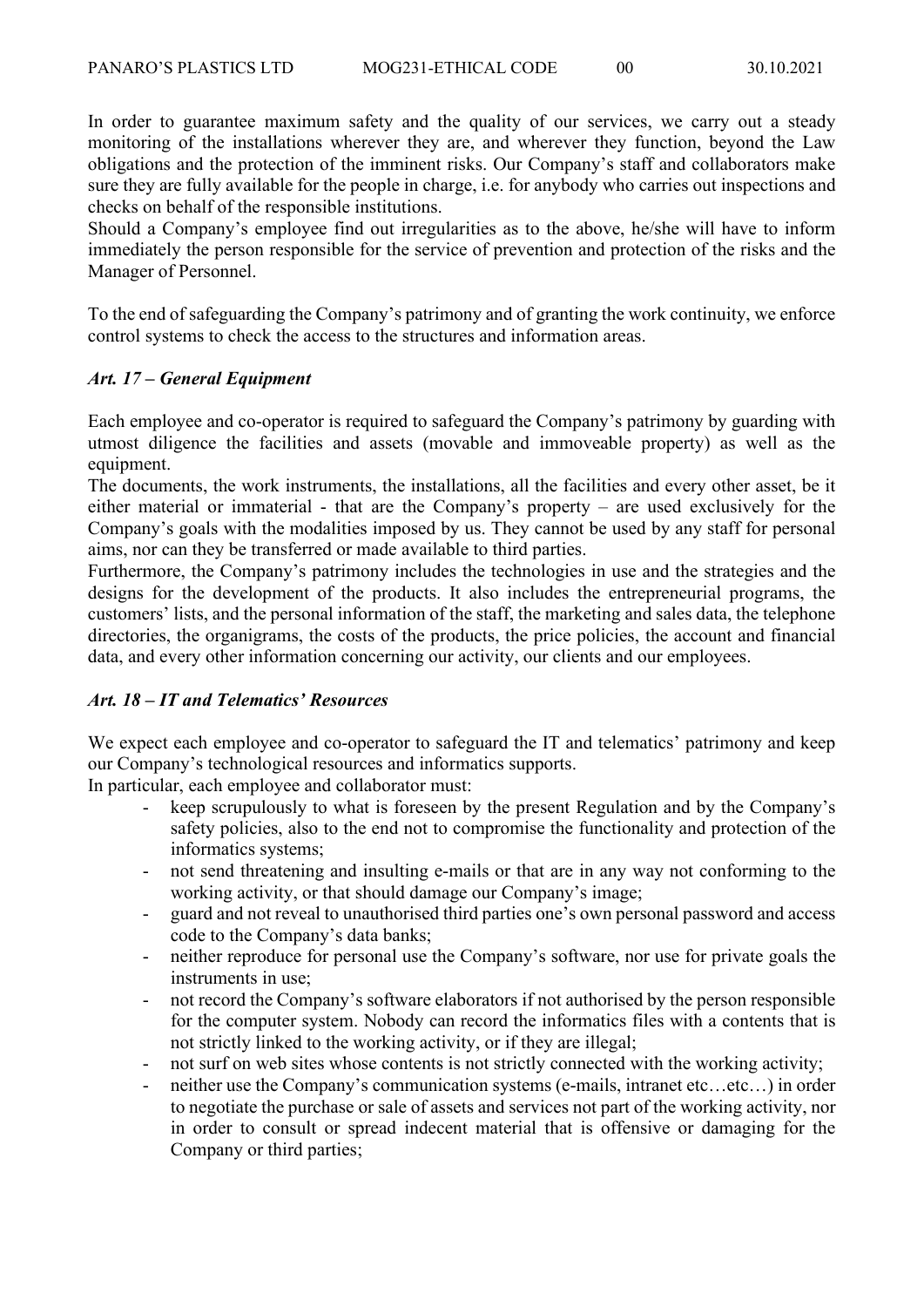Each employee and co-operator is responsible for the protection of the assets and technological resources they have been assigned, and they must promptly inform their own direct superiors of any potential event damaging such assets and resources.

Code of Ethics PLASTICAPANARO S.r.l. (Ltd)

## *Art. 19 – Protection of the copyright*

We prohibit the abusive diffusion of a protected intellectual work or part of it, the reproduction on media that are not marked SIAE (Italian Society of Authors and Publishers), the transfer on another support, and the distribution of data if they violate the exclusive right of execution and authorisation of its author.

The abusive duplication and reproduction of an intellectual work meant for the TV and cinematographic circuit is forbidden too. No sale or rent of records, tapes or analogue supports is allowed in thisrespect. We also prohibit the abusive duplication and reproduction of any other support containing phonograms or video-grams of music, cinematographic or similar audio-visive works, or containing sequences of images in motion.

Moreover, we do not allow the abusive reproduction, forecast or diffusion of scientific works, teaching and multimedia material, or parts thereof, even if they are included in collective or composite works or data banks.

## *Art. 20 – Prohibition of Detention of Pornographic Material (art. 3, 10 I.n. 146 /2006 with reference to article 25 quinquies, Legislative Decree 231/2001*

It is absolutely forbidden to withhold pornographic material within the Company's premises, the warehouses and its surroundings, or any other place that pertains the same. No virtual images conceived by using pictures of minors of 18 are allowed. For virtual images, we mean pictures realised with techniques of graphic elaboration that are not fully or partly associated with real situations. This is when the quality of their representation appears as real situations when it is not so.

#### *Art. 21 – Management of Money, Assets or other Utilities*

You cannot replace or transfer money, goods or other utilities, derived from a crime; or anyway perform related operations that would hinder the identification of their criminal origin. Moreover, such money, goods or utilities, cannot be used for economic activities.

## *Art. 22 – Counterfeiting of Banknotes, Coins, Credit Cards, Duty Stamps and Watermark Paper (art. 3, 10 I.n. 146/2006 with reference to article 25 bis of the Legislative Decree231/2001)*

It is forbidden to counterfeit, put in circulation (through buying and selling) banknotes, coins, credit cards, duty stamps and watermark paper in the interest or to the advantage of the Company. Whoever should receive for payment false or stolen banknotes, coins or credit cards in exchange for relations with our Company, must inform his/her superior and someone belonging to the Supervision Committee, so that they may take action for the appropriate criminal reports.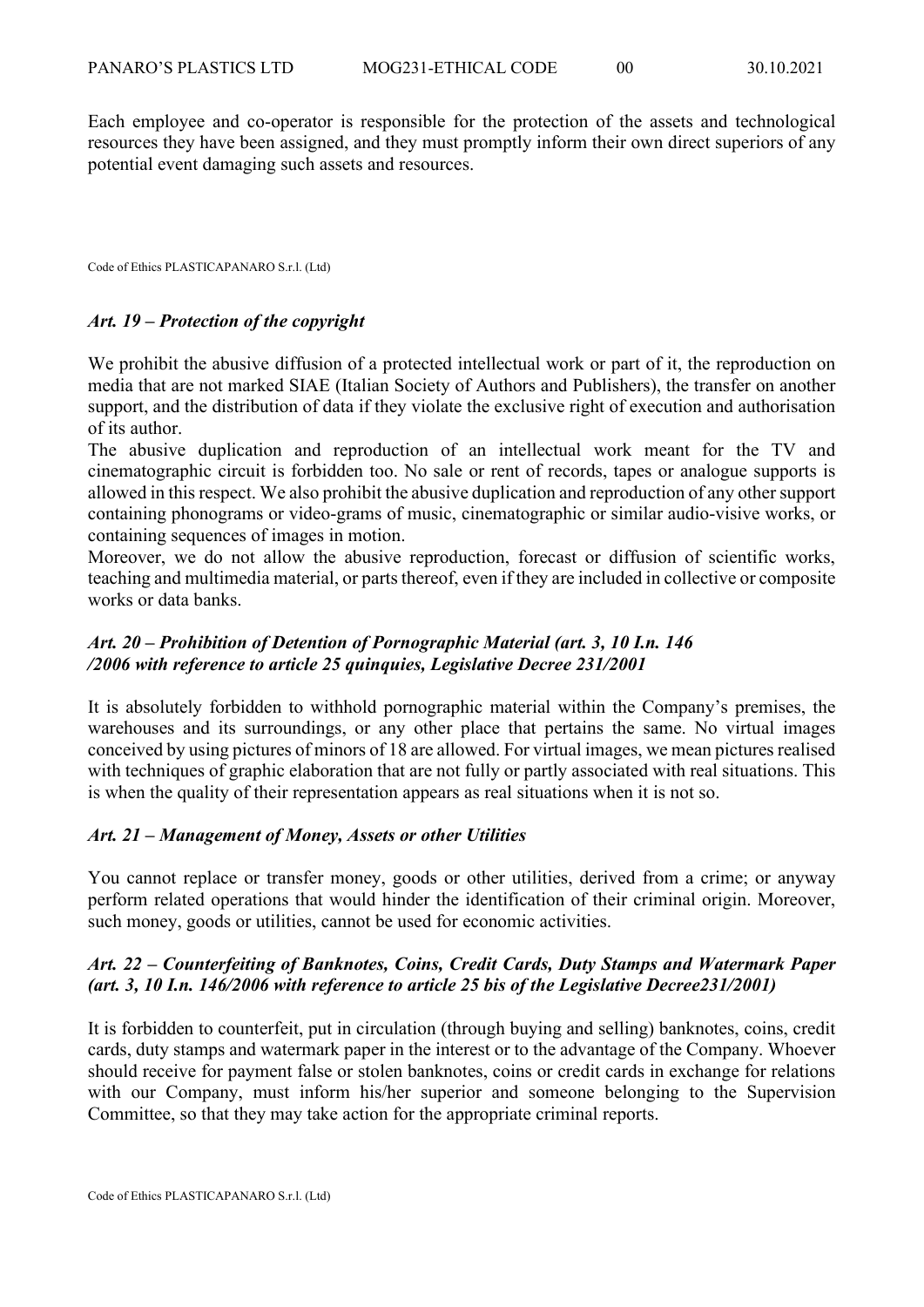## *Art. 23 – Association Crimes*

Three people or more cannot associate in Italy or abroad to the aim of committing one or more crimes, including mafia ones or those targeted to smuggle foreign tobacco, or to the aim of illicit drug or psychotropic drug trafficking, or to favour clandestine immigration.

It is absolutely forbidden for the recipients to put in place, co-operate for, or cause to exist, behaviours that lead to such offenses as they are envisaged in Art. 24 of the Legislative Decree n° 231/2001. Although some actions may not be real offenses, they cannot be accomplished if they are included in such Decree. By virtue of these absolute and mandatory prohibitions, all those who operate in the name and/or on behalf of the Company must pay particular attention to the following activities:

management of financial flows:

- activities implying relationships with people involved in such proceedings that they have to appear before the Judicial Authority, or when they are undergoing investigations by that same Authority (including investigations carried out by the Bodies of the International Criminal Court);
- activities involving the entry and/or stay of foreigners especially as far as foreign labour is concerned – in the territory of the Italian State or any other State where they are not citizens;
- activities implying the employment or foreign labour.

In a particular way, it is absolutely forbidden for all those who operate in the name and/or on behalf of the Company to:

- promote, establish, direct, organise, finance, or take part in activities prohibited by the provisions of the law in force;
- induce people called to make declarations before the Judicial Authority not to make such declarations or to make false statements;
- help anyone even if they have not committed a crime evade the investigations of the Authority (including investigations carried out by the Bodies of the International Criminal Court) or escape the searches made by it;
- accomplish facts that lead to the illegal entry of foreigners into the Italian State or any other State of which they are not citizens, or when they do not have a permit of stay;
- avail themselves, even through a third party, of work labour supplied by illegal immigrants or subjects with a false identity, or when their documents are counterfeited or have been obtained with mischief;
- favour the stay of foreigners in the Italian State, or any other State, when this is forbidden by law;
- favour vote exchange.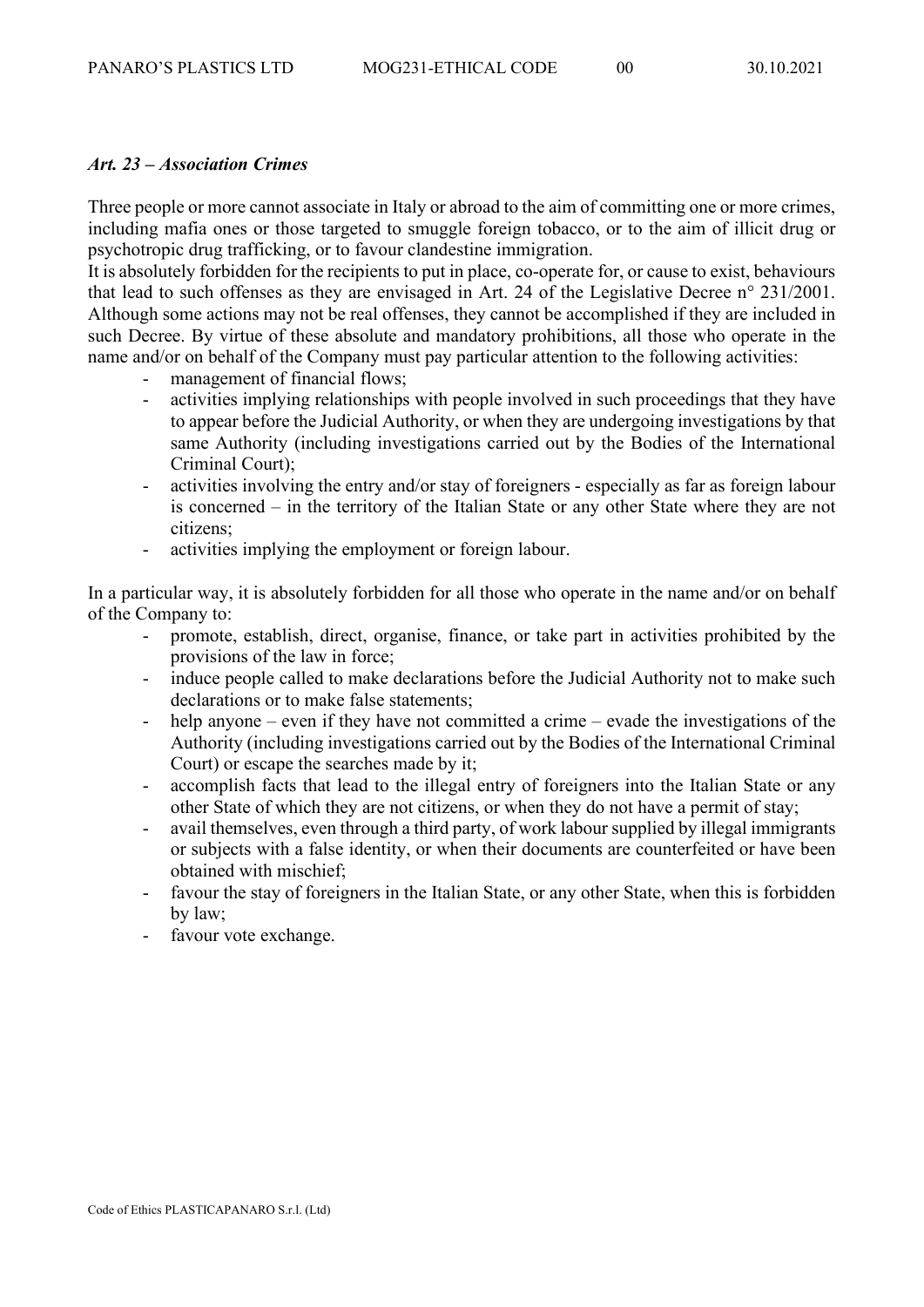## *Art. 24 – Corporate Structure*

The Company ensures the Members are not in conflict with the corporate interests by pursuing personal or third parties' interests that are not related or are in contrast with the corporate purpose. No partial behaviour or operation in contrast or antithetical with the Company's aims is allowed. The Company involves all the associates in the adoption of the relevant social decisions. We take into account and guarantee the interests of the minority too. We give all Members timely and exhaustive information and we guarantee transparency and accessibility to data and documentations.

## *Art. 25 – Administration Body and Delegates*

The administration body performs its functions with professionalism, autonomy, independence and responsibility towards the Company, the Members, the Corporate Creditors and Third Parties. The Directors must not prevent or hinder the exercise of the activities of control by the people in charge. The Managers are required to avoid situations in which conflicts of interest may arise, and to refrain from taking personal advantage from opportunities related to the performance of their own activities. In this regard, therefore, the administrators must respect the obligations envisaged by Art. 2391,  $1<sup>st</sup>$ paragraph, of the Civil Code. An administrator who in a given transaction has, on his/her behalf or on behalf of a third party, an interest in conflict with that of the Company, must give notice of it to the other administrators and to the Board of Statutory Auditors by specifying its nature, terms, origin and scope. If this is a delegate, he/she must also refrain from carrying out the transaction and must pass it onto the Collegiate Body.

The co-operators of the Company must avoid situations that may create real or potential conflicts of interest between personal and corporate activities. Transparency, trust and integrity are therefore values that are by all means to be respected. Besides, no employee of the Company can obtain personal advantages in relation to the activity carried out on behalf of the Company. There where situations of conflict may arise, the communication between a collaborator and his/her superior in the hierarchy is fundamental to the end of overcoming the problem.

Each Manager, within the scope of his/her own competences, is required to take part in the Company's Control System and to make it easy. The employees must so be aware of it. All Managers have the duty to avoid carrying out any side activity that may be in contrast with the Company's interests. This means they cannot pursue their own interests or the interests of third parties if these are in conflict with, or prejudicial of, the Company's ones, even if just potentially.

#### *Art. 26 – Account Auditor*

Our Company has a registered Account Auditor who checks the accounts in compliance with Art. 2409 *ter* (third) and subsequent modifications of the Civil Code. The auditor must have free access to the necessary data, documentations and information in order to be able to carry out his/her task.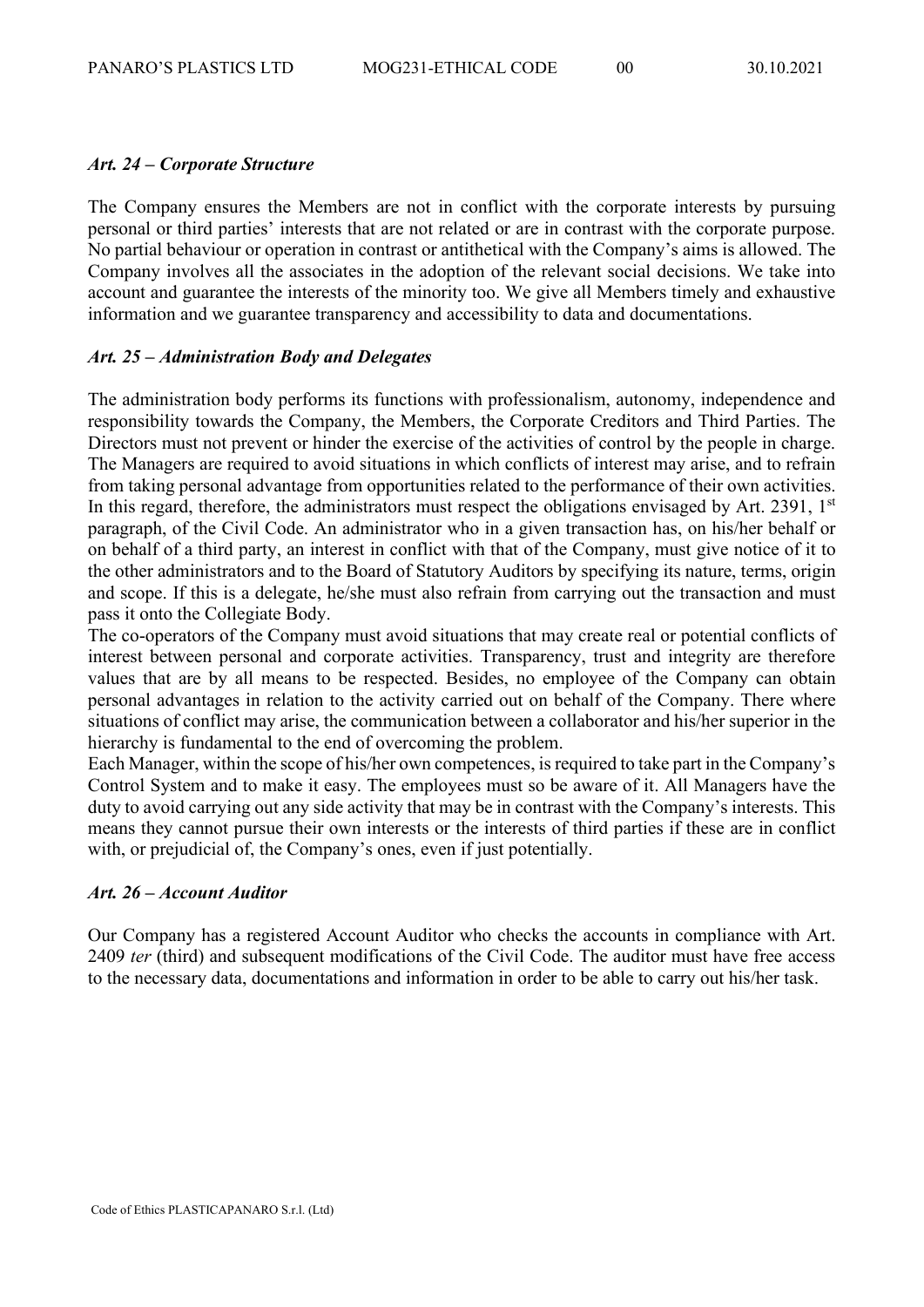## **Chapter IV – PRINCIPLES CONCERNING THE MANAGEMENT OF THE COMPANY**

## *Art. 27 – Company's continuity*

The company implements an administrative, accounting and financial management aimed at ensuring the Company's continuity in the interest of the employees, the recipients, the third parties; more in general continuity for all those who show some interest in us.

## *Art. 28 – Accounting records*

The company accounting system guarantees the recording of all transactions, be they either economic or financial. They have to conform to the principles, the criteria and the modalities for keeping the accounts according to the present Law.

Each accounting operation must therefore be supported by a suitable documentation certifying the relevant activity carried out in order to allow:

- the easy registration of the accounts
- the identification of the origin and drawing out of the documents
- the accounting and mathematical reconstruction of the operations.

Our Company requires that all the applicable regulations concerning the evaluation and draft of the budget be respected.

In a particular way, the employees in charge of the elaboration of the account balances must check and promote all the accounting operations prodromal to their production, so that mistakes are minimised.

What's more, as Panaro's Plastics Ltd conforms to the values of honesty and transparency, whoever is involved in any respect with the drawing of the corporate documents, both administrative ones and those related to the accounts, is required to produce just real and true facts. By no means must they keep silent or alter information concerning the patrimonial, economic and financial situation. This applies to employment too.

Anyone knowing about omissions, falsifications or negligence of the accounts or documents, as mentioned above, must give immediate notice of them to the Supervision Committee following the modalities foreseen in the Model.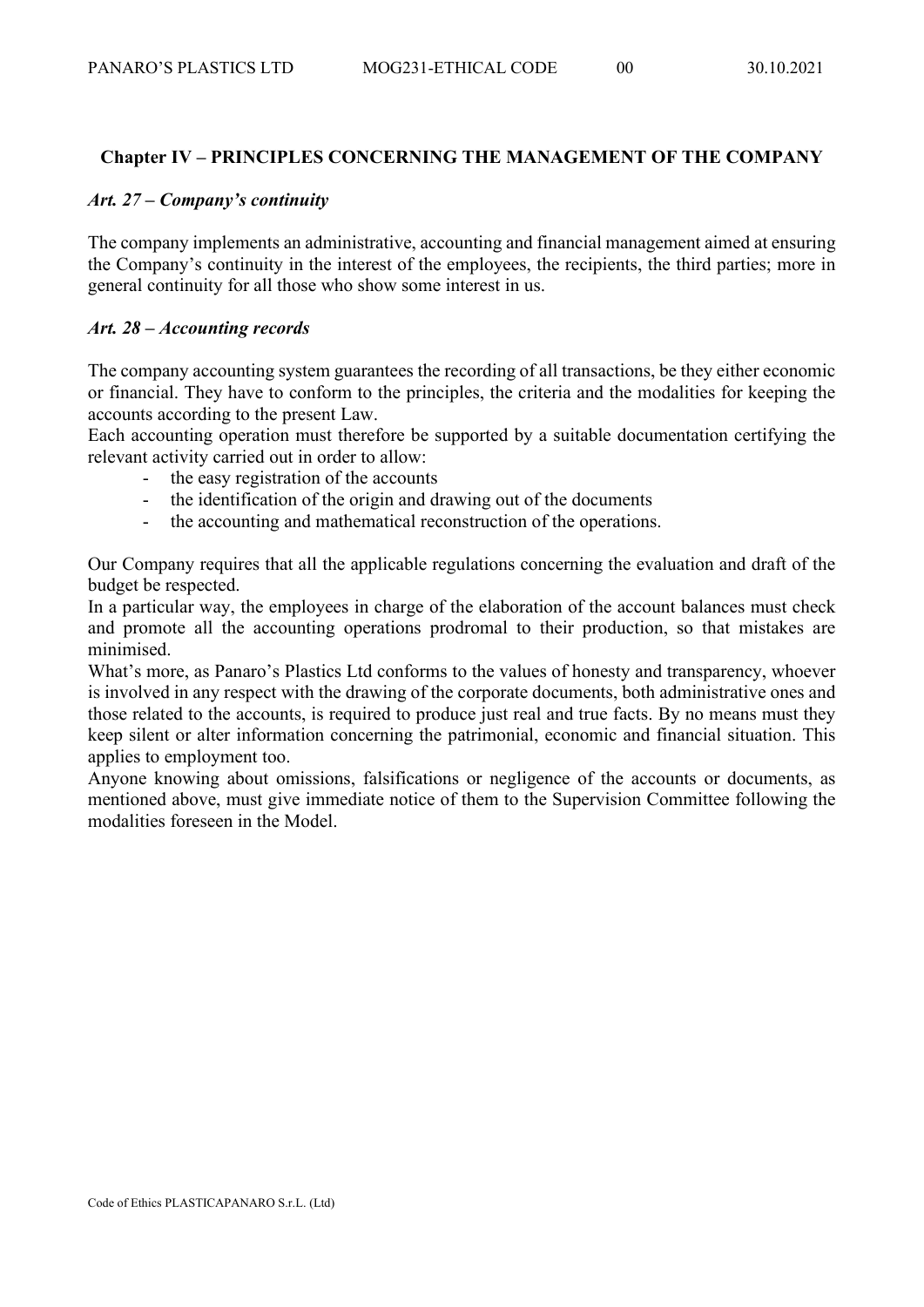## **Chapter V – RELATIONS WITH THE PUBLIC ADMINISTRATION**

#### *Art. 29 – General principles*

It is forbidden to give, offer or promise money or other benefits, such as services, performances or favours that can reasonably be interpreted as exceeding the usual courtesy practices. This would mean exerting unlawful pressure on public officers, people in charge of public services, managers, officials, or employees of the Public Administration. The same applies to public service concessionaires or their relatives or cohabitants, both Italian and foreign. You cannot induce them to act in compliance or against their official duties to the advantage or in the interest of the Company.

During the relations with the Public Administration, or with the concessionaires of a public service, third parties will not represent our Company if conflicts of interest arise.

#### *Art. 30 – Public funding*

In the event that the company benefits from loans of whatsoever nature provided by national and/or EU public entities, we will monitor and oppose every artifice or deception such as false declarations and omissions. This applies if one of its operators tries to obtain unjustly, no matter by what means, finances, subsides or provisions paid by the Public Administration to go round their restricted use. Our Company will benefit from these attributions with reporting constraints.

#### *Art 31 – Relations with the Judicial Authority*

Our Company co-operates actively with the Judicial Authorities, the police, and any other public official as far as inspections, checks, investigations and judicial proceedings are concerned.

The Members of the Company can in no way promise to these authorities gifts, money or favours, nor can they give advantages to them or those in charge of carrying out the aforementioned inspections, checks and investigations, in order to undermine their objectivity of judgement in the interest of the Company.

It is prohibited to exert any pressure on a person called to make statements before a judicial authority in order to induce him/her not to render them, or to make false ones. You cannot help someone who has committed a criminal offence evade the authorities investigations or escape searches.

## **Chapter VI – RELATIONS WITH THE EMPLOYEES**

#### *Art. 32 – General principles*

Every employee and collaborator must act loyally and in good faith by respecting the obligations signed in their work contract. They must grant an active and intense co-operation according to the Company's directives. They have to know and observe the deontological rules and regulations contained in this Code of Ethics. We expect form them good conduct, respect and mutual collaboration.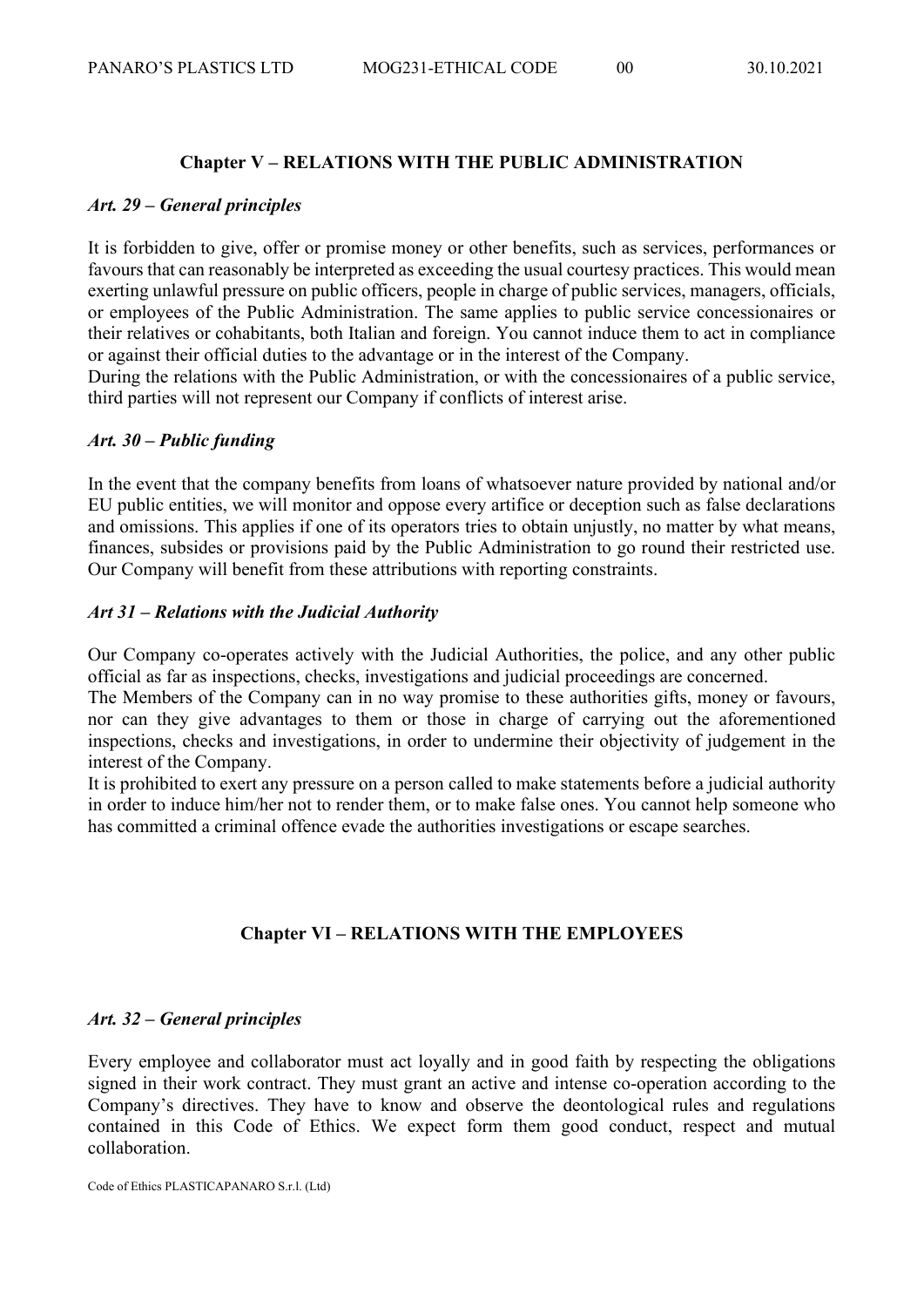All actions, transactions, negotiations and any other work activity performed, are to be based following the principles of honesty, correctness, integrity, transparency, legitimacy, clarity and mutual respect.

All employees must be open to checks and controls in conformity with current rules and regulations as well as the inner procedures. All activities have to be performed with professional skill and everyone must give their adequate contribution according to their own assignments. The Administrators can only accept the office when they think they can commit themselves to carrying out their duties with devotion. These ones must be done bearing in mind the number of offices as administrators or statutory auditors they hold in other Companies. Our staff must know and put into force what the Company foresees regarding the protection of the environment, the work hygiene and safety, and the protection of privacy regardless of the function they have and/or their level of responsibility.

## *Art. 33 – Selection and Recruitment of Personnel*

Our Company undertakes to develop the attitudes and skills of its personnel as they carry out their tasks, so that its staff capabilities and legitimate aspirations are improved and fulfilled to the utmost in the scope of the Company's targets. This is also the reason why we commit ourselves to guaranteeing all our employees the same work opportunities according to one's own skills and professional qualifications without discrimination and/or favouritisms.

Furthermore, in our Company Human Resources are at their best. We standardize the decisionmaking processes following the criteria of the search for maximum efficiency and achievement of the objectives.

To this aim, the Company's Human Resources are selected following the criterion of "who deserves what" according to efficacy and efficiency in conformity with the Law, abiding by The Collective Bargaining and its relevant ethical principles.

#### *Art. 34 – Provisions on illegal immigration*

In compliance with the law provisions as per subject 1, our Company undertakes not to have any work relation with people who do not have the work permit. Secondly, we do not perform any activity that may favour the illicit entry in Italy of illegal immigrants. We particularly inhibit any conduct aimed at introducing illegal family members apart from family reunification, as it is explicitly foreseen in ex Art. 29 of the Legislative Decree 286/1983.

#### *Art. 35 – Abuse of substances*

Our employees and collaborators cannot be exempted from observing what is provided in this Code of Ethics. They will carry out their official duties professionally, in accordance with the obligations undersigned in the contract stipulated with the Company. While performing their activity they are committed to having a conduct conforming to the principles of discipline, dignity and morality. They will avoid every situation leading to conflicts.

The infringement of these provisions constitutes anyhow a breach of the obligations deriving from the relations set out with the company and, therefore, a disciplinary offence subject to sanctions.

All actions, operations and trading, and more in general the way all working activities are carried out, must abide by the principles of honesty, correctness, integrity, transparency, legitimacy, clarity and mutual respect. Was it only for a small amount or nature, our employees cannot receive money or gifts from suppliers or third parties.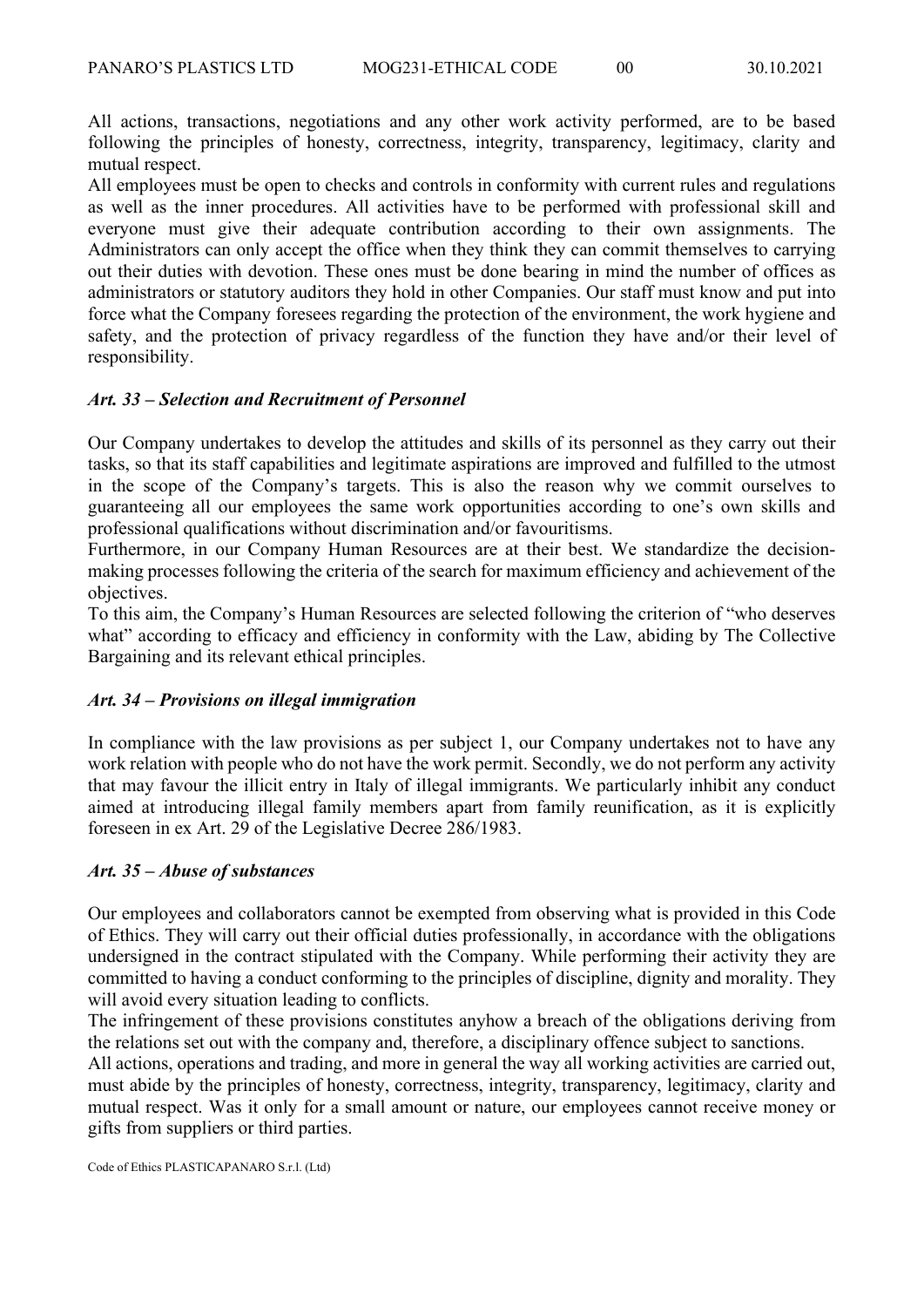As to this, we make sure that the recipients of this Code of Ethics are well informed of our policy. Actually, we demand that all along internal and external work relationships there be no harassment of any nature against employees, suppliers, customers or visitors.

For harassment, we mean any form of intimidation or menace, or anyway any verbal offence or bad behaviour, which may hinder the peaceful procedure of all functions. This includes any authoritarian abuse by a superior to someone in a lower position.

We do not want the occurrence during internal and external work relationships of sex, nationality, political, personal or social discriminations of any kind against employees, suppliers or third parties. Any form of sexual harassment or violence referred to personal or cultural diversity is prohibited. We consider as such, by way of example, and not exhaustively, the following behaviours:

- Relevant decisions concerning the working life made after accepting sexual favours, or following discriminations due to personal or cultural diversities, or based on different political or trade union views.
- Induce one's own collaborators to sexual favour through the influence of one's own role.
- Interfere unjustly with someone else's job.
- Suggest interpersonal private relationships despite they are reasonably and obviously not appreciated.
- Make a hint to physical or mental disabilities or to forms of cultural, religious, political diversities, or to different sexual orientations.

Whoever claims, for whatsoever reason, to have been harassed or discriminated while performing his/her own activity for our Company, can report the fact to the Committee of Supervisors. We do not allow any retaliation towards anyone complaining or reporting such regrettable facts.

Our Company promotes and valorises a system of professional, ethical and moral training, as well as a continuous updating.

## *Art. 36 – Abuse of substances*

We prohibit the abuse of alcohol during the working hours and before performing any activity. The intake of narcotics, hallucinogens, or similar substances is forbidden. We also do not permit the use of any other substance that may prevent the regular activity performance. Alcoholic drinks and narcotics are anyway not encouraged even outside the working hours regardless. However, if someone is chronically addicted to any substance and this causes a negative impact on his/her job, no matter if employee or collaborator, he/she will be precluded from work.

## *Art. 37 – Smoking*

Our Company imposes the respect of no smoking working areas according to the rules and regulations enforced by the Law. More generally, it is anyway forbidden to smoke if by doing so you jeopardise the safety of people and the healthiness of the environment.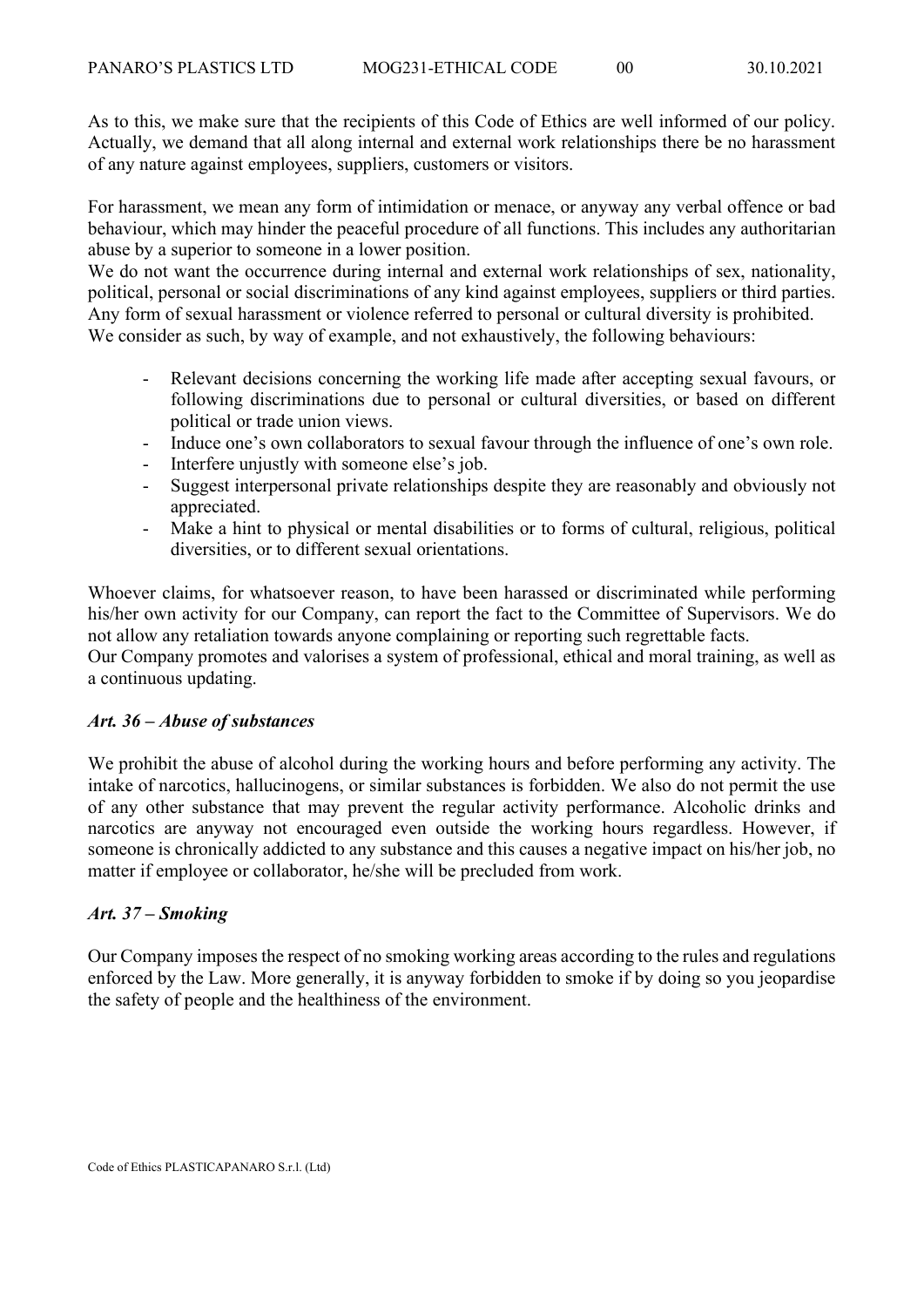## **Chapter IV – OUTWARD RELATIONSHIPS**

## *Art. 38 – Relations with Customers*

The Company achieves its business success on national and foreign markets through the offer of products of quality and by paying constant attention to the specific requirements of each single customer.

Our commercial polices are finalised to ensure the quality of goods and to promote the whole satisfaction of our clients' requirements.

All the recipients of this Code of Ethics must therefore:

- Keep to the inner procedures in order to master the relationships with customers.
- Supply, with courtesy and efficiency, and within the limits of the contract provisions, quality products capable of satisfying the reasonable requirements of the clients.
- Provide accurate, correct and truthful information about the products, so that customers can make good decisions.

Outside the normal commercial promotion activity, it is absolutely forbidden to attempt to improve or influence in any way, directly or indirectly, the outcome of the negotiations.

## *Art. 39 – Relationships with suppliers*

The principles applied to the relationships with customers must characterise the commercial relations our Company has with the suppliers, with whom our dealings are based on correctness and transparency.

In a particular way, the selection criteria for the assignment of the orders are subordinated to objective and transparent evaluations of their professionalism and entrepreneurial structure. In this respect, particularly relevant are quality, price, the way the service is carried out, and the delivery terms.

We guarantee the adherence to the a.m. principles by adopting and keeping to the internal procedures regarding purchases and suppliers' selection. These are made aware that they must perform their activity following standards of conduct coherent with those provided by this Code of Ethics.

Our Company adopts suitable comparative evaluation criteria to identify the best contractor in terms of cost-effectiveness and quality of the goods and services supplied. The process of acquiring possible new suppliers is based on economics, reliability, and transparency criteria.

The remuneration to be paid to a supplier must be commensurate exclusively with the service pointed out in the contract. The pertaining payments will anyhow not be made to parties other than the contractual counterparty, nor can they be made in a third country different from that mentioned in the contract.

When we choose third parties in order to execute all kinds of deals, including those carried out with consultants and professionals, we keep in mind the specific skills, the ability to supply a service with the required qualitative level and within the expected terms. We also consider the economic commitment of a service lender and the possible guarantees they can offer.

No sums or goods in kind of whatsoever amount or value, even indirectly in the form of donations or other benefits, can be accepted if they are provided in the interest of suppliers themselves.

Any employee who should receive explicit or implicit claims for benefits must stop the business relationship with the applicant at once. He/she must report the fact to the Committee of Supervisors.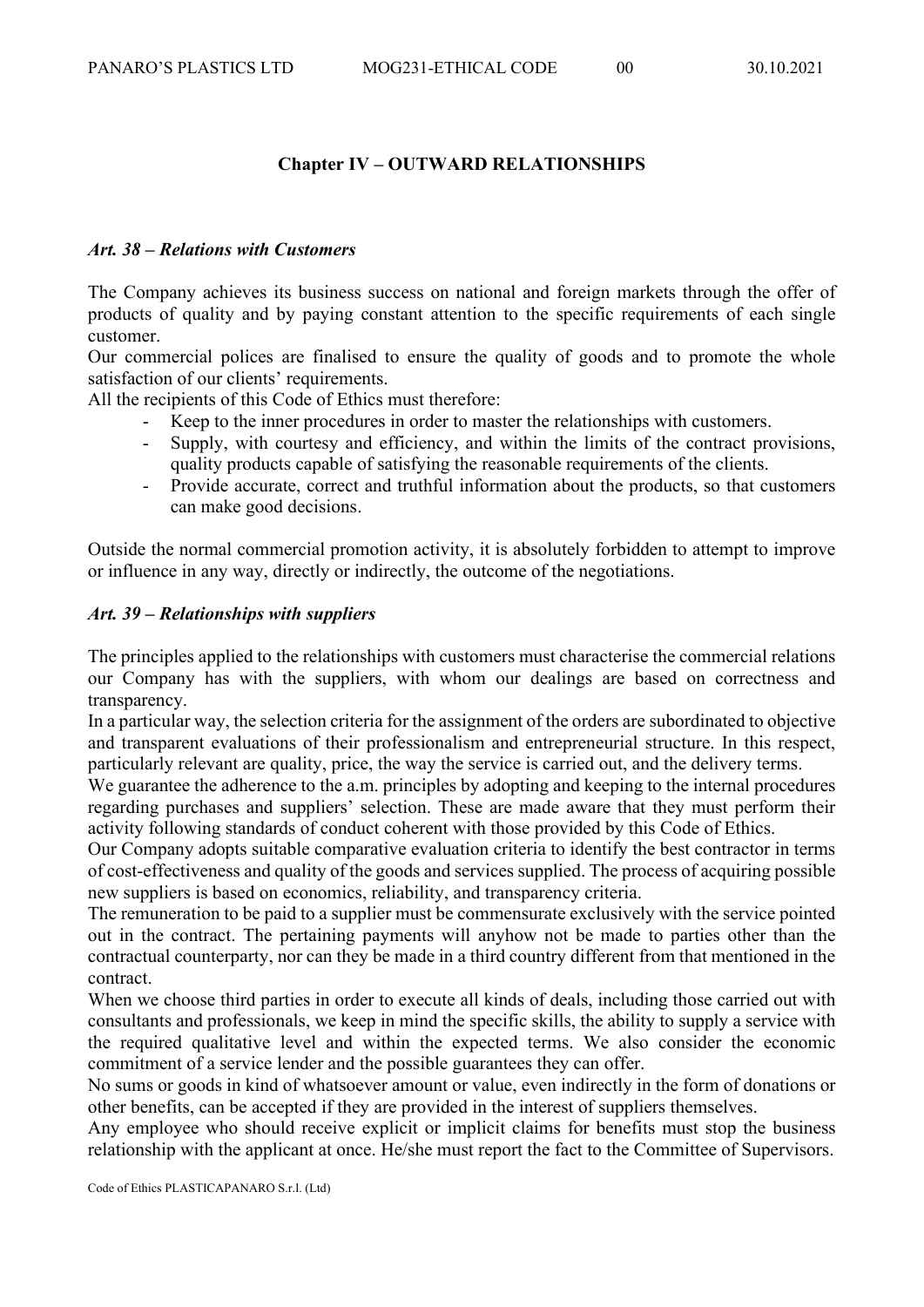#### *Art. 40 – Relations with Consultants and external Resources*

For the relations with consultants and external resources our Company standardises its own conduct in accordance with the ethical principles contained in this Code of Ethics.

All the employees must inform the external parties of the contents of this Code. The obligations provided in this Code of Ethics must be met as far as their activity is concerned, and they must be told to do so. In case of non-fulfilment of any external party to the Code obligations, the employees have to report that to the Committee of Supervisors.

#### *Art. 41 – Business Partners and competitors*

Our Company establishes its relationships with its business partners and competitors based on the prompt respect of Laws and market rules and regulations, also abiding by the inspiring principles of loyal competition. Every form of potentially illicit or collusive agreement or behaviour is fought against.

We respect privacy when we collect information about our competitors, and we avoid all forms of pressure on competing employees, former employees, clients and suppliers.

Every operator of our Company must refrain from giving competitors information about the product pricing policy, the corporate market interest, the products under development, sales and marketing plans, key costs such as research and development ones and the working cost, and more in general all kinds of information that may cut or undermine our Company's competitive advantages.

#### *Art. 42 – Minors' protection*

We undertake not to entertain business relationships with Italian or foreign customers and suppliers who do not respect the national and international rules and regulations as far as minors' protection is concerned. The same applies for the exploitation of child labour.

#### **Chapter VIII – FINAL RULES**

#### *Art. 43 – Efficiency of the Code of Ethics*

Compliance with the rules of this Code of Ethics must be considered an essential part of the contractual obligations of the employees of our Company, pursuant to and by effect of Art. 2104 of the Civil Code.

The infringement of the ethical rules constitutes a serious breach of the primary obligations of the work relations. This would imply all the legal consequences even as far as the job preservation is concerned, including compensation for the damage caused.

The violation of the rules and regulations can lead to the impositions of the sanctions foreseen in the relevant special part of the Model.